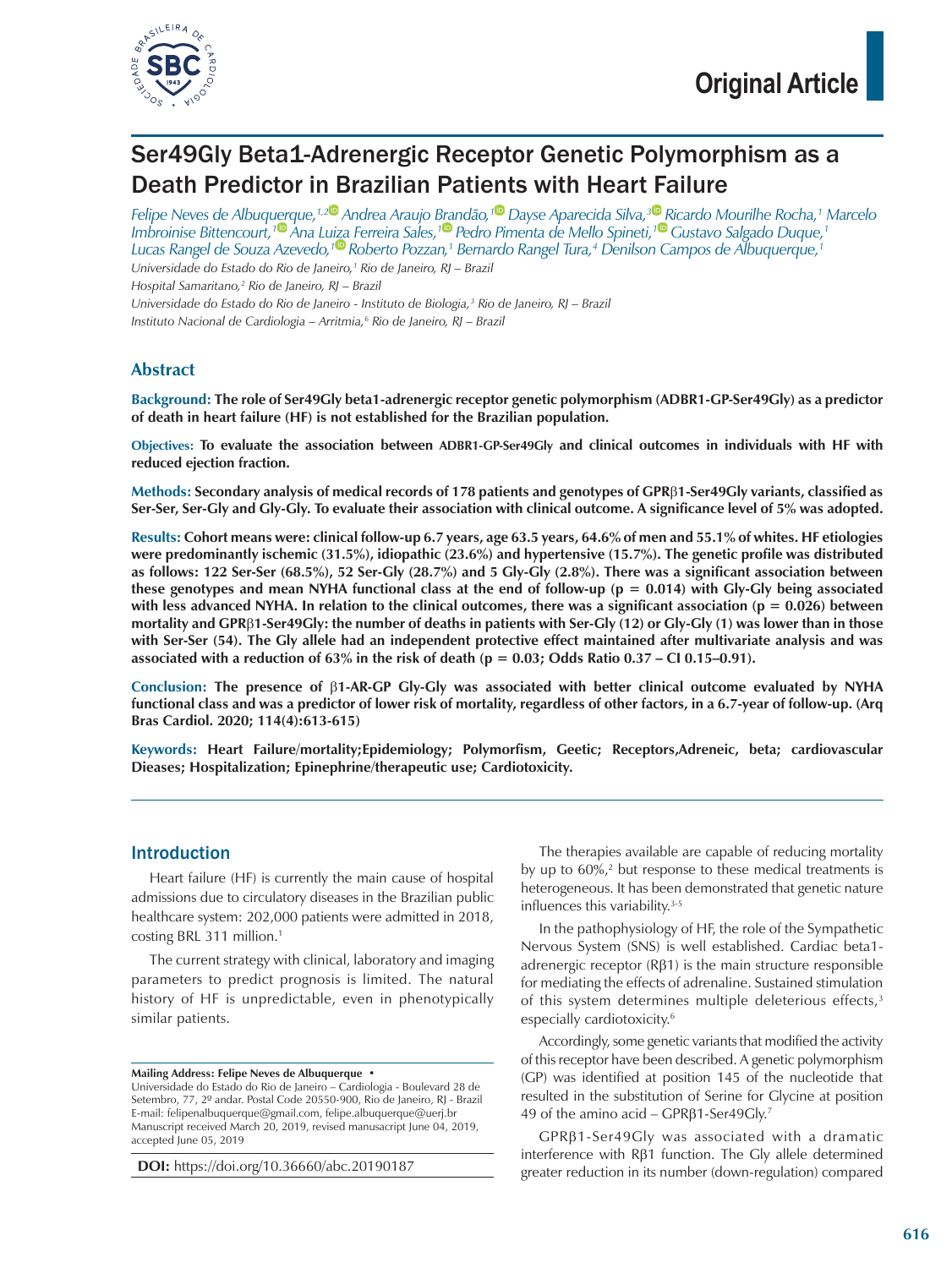with the Ser allele.<sup>6,7</sup> Because of the continuous exposure to adrenaline, this dysfunction could be clinically relevant in HF. In practice, this genetic mutation would determine desensitization with a relevant intrinsic adrenergic block.<sup>8</sup>

Accordingly, in the context of HF, some publications analyzed GPRβ1-Ser49Gly in scenarios that included: risk of HF,3,9-11 beta-blocker response,6,12 echocardiographic outcomes,<sup>13</sup> functional capacity,<sup>14</sup> cardiac arrhythmia<sup>10,15</sup> and clinical outcomes.<sup>7,16,17</sup> These studies include a small number of patients and present some inconsistent findings. In general, the Gly allele was associated with better clinical outcome;7,17 however, a potential influence of ethnicity on these genotypes was observed, inverting this benign behavior in some populations.<sup>9</sup> For these reasons, the role of this genotype is still unknown.

Therefore, it is of paramount importance to analyze the behavior of this GP in a Brazilian population with its own ethnic characteristics, in order to establish the pattern of this GP for our population, increasing our (small) current genetic database.10,16

The objective of this study is to evaluate the association between the Ser49Gly genotypes and major clinical outcomes, such as hospital admissions due to HF and death in individuals with HF with reduced ejection fraction.

## Methods

#### Study design

Longitudinal study of a cohort of patients. Information was collected from medical records dated between January 2015 and April 2018, since the beginning of follow-up. All patients were seen at the same HF clinic of a university hospital.

#### Study population

This is a series of cases followed for 6.7 years, which consecutively included 178 patients (113 men and 65 women) diagnosed with HF with reduced ejection fraction, being characterized as a convenience sampling.

#### Inclusion criteria

Patients aged 18 or older, with symptomatic HF (defined by the Framingham criteria), systolic ventricular dysfunction and left ventricular ejection fraction (LVEF)  $\leq 50\%$  on two-dimensional echocardiography.

#### Exclusion criteria

Patients with unknown clinical status at the end of the study.

## Method

#### Statistical analysis

Statistical analysis was performed using SPSS for Mac, version 25. For all of the tests, 0.05 or 5% ( $p < 0.05$ ) was defined as the rejection level of the null hypothesis and 95% confidence interval (CI). The measures of central tendency were expressed as mean  $\pm$  standard deviation. Categorical variables were expressed in absolute and relative frequencies n(%).

The following statistical tests were used: One-way ANOVA complemented by Tukey's test, chi-square test and logistic regression. To evaluate the homogeneity of variances, Levene's test was used. When there was no homogeneity of variances, the Kruskal-Wallis test was used to compare the means of three or more independent samples and Mann-Whitney test was used for up to two independent samples.

Binary logistic regression was used to evaluate the clinical outcomes studied. Initially, the variables were evaluated separately in order to identify which ones were statistically relevant. Subsequently, they were evaluated together as covariables. A 95% significance level was considered for entry in the model and 90% for the removal of variables in the stepwise method of choice.

#### Heart failure etiology

The etiologies were classified into five groups: ischemic, idiopathic, hypertensive, alcoholic and others. The attending physician at the HF service was in charge of defining the etiology according to previously established criteria.18

#### Clinical, laboratory and echocardiographic parameters

Skin color was determined by the attending physician and classified as white, black or other. Functional class was determined according to the New York Heart Association (NYHA) at the beginning and at the end of follow-up. Death registries were taken from the medical records and, if no records were available, an active search was conducted on the electronic medical records, by phone call or on death certificate databases available on the Internet.

The most recent laboratory tests were considered for statistical analysis.

All individuals had their electrocardiograms (ECG) analyzed for QRS duration, presence of left bundle branch block and atrial fibrillation.

#### Echocardiographic variables

The parameters evaluated were: LV systolic diameter, LV diastolic diameter and LV ejection fraction. Two tests were used: one at the beginning and another at the end of follow-up.

#### **Genotyping**

Genotyping was performed using polymerase chain reaction and restriction fragment length polymorphism (PCR-RFLP) for the Rβ1 gene: 49Ser>Gly polymorphism. The details of these procedures followed specific literature.19

All individuals were tested for the presence of Ser (wild and most common) and Gly (recessive) alleles. Based on the presence of these alleles, the individuals were classified into Ser-Ser, Ser-Gly and Gly-Gly.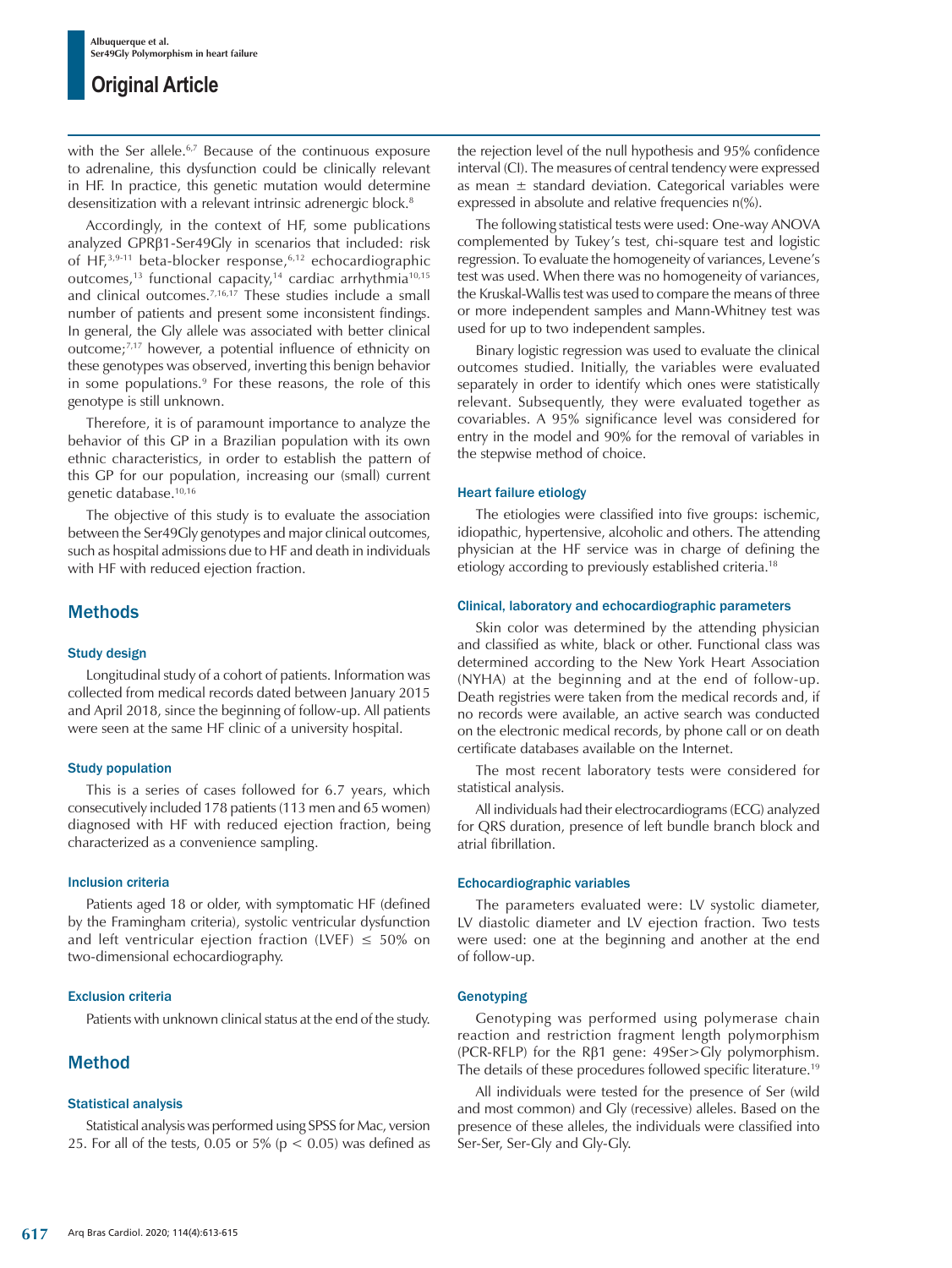Gene and haplotype frequencies were tested for the Hardy-Weinberg equilibrium,<sup>20</sup> using the software ARLEQUIN version 2000.

The project was approved by the Research Ethics Committee of Hospital Universitário Pedro Ernesto on 12/16/2009. An Informed Consent Form (ICF) was signed by all patients.

This study was partially funded by FAPERJ (Fundação Carlos Chagas Filho de Amparo à Pesquisa do Estado do Rio de Janeiro).

## **Results**

#### Characteristics of the sample population and GP-Rβ1

Table 1 shows the general characteristics of the study population. Mean age of  $64.4 \pm 12.8$  years (variation: 24–93 years), a higher prevalence of males, white skin color and ischemic etiology were observed.

The mean follow-up time at the HF clinic was  $6.7 \pm 4.4$  years.

As for the genetic profile, the Ser allele occurred 295 times (82.8%) whereas the Gly allele occurred 61 times (17.2%). In relation to the genotypes, 122 (68.5%) were classified as Ser-Ser, 51 (28.7%) as Ser-Gly and only 5 (2.8%) as Gly-Gly.

A significant difference ( $p = 0.003$ ) was found between GP-Rβ1 and skin color: there was a higher prevalence of whites among those with Ser-Ser genotype and virtually an equilibrium between Ser-Gly individuals with white skin and others, as shown in Table 1.

The population was in genetic equilibrium, according to the Hardy-Weinberg theorem.<sup>20</sup>

There were no significant differences between the genotypes regarding clinical characteristics, baseline NYHA functional class, electrocardiographic, echocardiographic and laboratory characteristics or medical treatment, as shown in Table 1.

#### Clinical outcome

Clinical outcome data are shown in Table 2.

The Rβ1 genotype showed a significant association with the final NYHA functional class ( $p = 0.014$ ), with Ser-Ser being associated with the most advanced functional class. Of the eighteen NYHA IV patients, Ser-Ser was found in 88.9% of the cases. The Ser-Gly GP was responsible for the other two cases. All five patients with Gly-Gly genotype progressed with NYHA I or II at the end of the follow-up.

Mean NYHA functional class was lower than baseline  $(2.15 \pm 0.9 \rightarrow 2.02 \pm 1.0)$ . As for outcomes, 24.9% showed improved functional class, 38.4% remained stable and 36.7% showed NYHA worsening. There was no significant difference between GP-Rβ1 and NYHA mean values or change in functional class during clinical follow-up.

#### Outcomes: Deaths and hospital admissions due to HF

The clinical outcomes of hospital admission due to HF and death were investigated both separately and in association.

Combined outcome of admission due to HF+Death occurred in 100 patients (56.2%). It was more frequent in the Ser-Ser group (60.7%) with no significant difference when comparing Ser-Gly (47.1%) with Gly-Gly (40.0%) cases.

In relation to the number of hospitalizations alone, 182 events were observed in 74 patients, with no significant difference between GP-Rβ1 types.

Finally, deaths only were analyzed: 67 events – an overall mortality rate of 37.6%. The Ser-Ser genotype accounted for 80.5% of these deaths and only 1.5% of patients who died had the Gly-Gly genotype. In the comparative analysis of the distribution of deaths by GP, there was a significant difference  $(p = 0.026)$  between the genotypes Ser-Ser, Ser-Gly and Gly-Gly, with mortality rates of 44.3%, 23.5% and 20.0%, respectively. Table 2 and Figure 1 depict these findings.

The impact of GP-Rβ1 on the mortality of these patients was shown through multivariate analysis: the Gly allele had a protective effect independent of other factors after adjustment for final NYHA, final LVEF, creatinine, low adherence and final heart rate. The presence of each copy of the Gly allele was associated with risk of death reduced by  $63\%$  ( $p = 0.03$ ; Odds Ratio 0.37 – CI 0.15–0.91). These data are shown in Table 3.

The cause of death was determined in 56% (34) of the cases: 61.8% were related to HF worsening, 29.4% of sudden deaths and 8.8% due to other causes. There was no difference between the genotypes regarding the cause of death.

### **Discussion**

This study describes the association between the Beta-1 Genetic Polymorphism Ser49Gly genotypes and clinical outcome in 178 patients with HF, with mean follow-up of 6.7 years. Of all the studies published on Ser49Gly genotyping in the context of HF, this one has the longest follow-up time. Its main finding was the association of Gly-Gly GP-Rβ1 with a protective effect for clinical outcomes, with better clinical outcome evaluated by NYHA functional class and lower risk of death.

When we compared with other Brazilian populations, we found a relatively similar allelic distribution: the Gly allele was present in 13 to 17% of the HF cases.10,16 In relation to the genotypes, it was largely similar to a study including 201 patients from the state of Rio Grande do Sul<sup>10</sup> but different from the cohort of 146 patients from the municipality of Niterói, in the state of Rio de Janeiro.16

Due to the intense miscegenation of the Brazilian population, skin color is probably not a good determinant of the genetic profile, as despite the similarity in the percentage of whites between this study and that of Pereira et al.,<sup>16</sup> there is a difference in their genetic profile. Thus, ethnicity assessed by skin color alone could not explain the high percentage of the Gly-Gly genotype found by Pereira et al.16 Stressing this point, international studies have shown a strong similarity with this cohort, as to the genotypic distribution of GP-Rβ1:<sup>7,9,17</sup> 63 to 73% of Ser-Ser, 27 to 35% of Ser-Gly and 0 to 3% of Gly-Gly individuals, although the studies included other ethnicities. It may be worth conducting other national studies in order to evaluate the genotypic distribution of this genetic polymorphism in our population.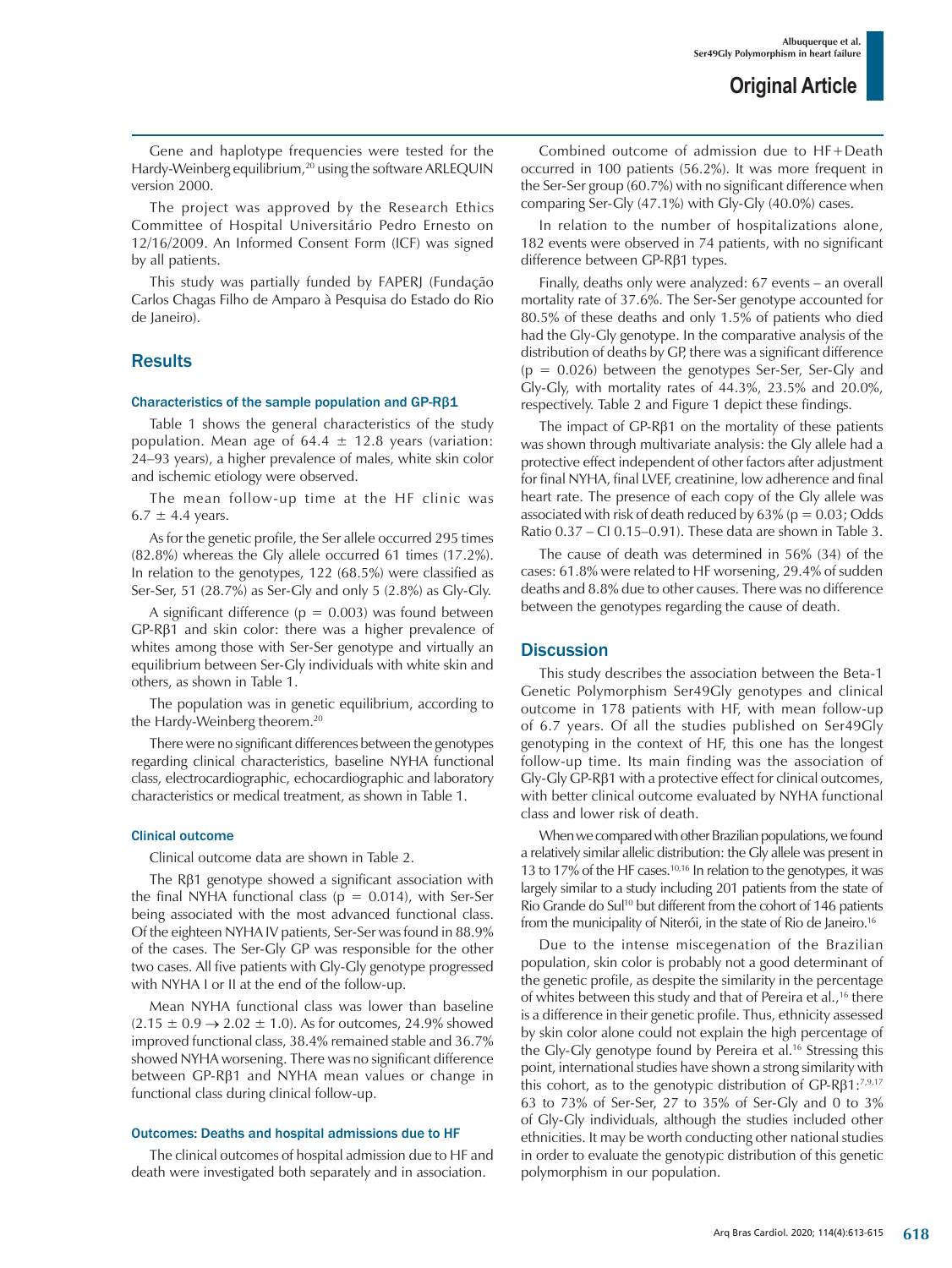|                            |                      | <b>Total</b>    | Ser49Gly β1 Genetic Polymorphism |                      |                   |       |
|----------------------------|----------------------|-----------------|----------------------------------|----------------------|-------------------|-------|
| Clinical Variable*         |                      |                 | Ser-Ser (n = 122)                | Ser-Gly ( $n = 51$ ) | Gly-Gly $(n = 5)$ | p     |
| Men n %                    |                      | 113 (63.5%)     | 79 (64.8%)                       | 31 (60.8%)           | $3(60.0\%)$       | 0.873 |
| Follow-up (years)          |                      | $6.7 \pm 4.4$   |                                  |                      |                   |       |
| Duration of HF (months)    |                      | $8.9\pm6.1$     |                                  |                      |                   |       |
| Age (years)                |                      | $64.4 \pm 12.8$ |                                  |                      |                   |       |
|                            | White                | 98 (55.1%)      | 76 (62.3%)                       | 22 (43.1%)           | $0(0.0\%)$        |       |
| Skin Color                 | <b>Black</b>         | 28 (15.7%)      | 20 (16.4%)                       | 6(11.8%)             | $2(40.0\%)$       | 0.003 |
|                            | Other                | 52 (29.2%)      | 26 (24.3%)                       | 23 (45.1%)           | $3(60.0\%)$       |       |
|                            | CAD                  | 56 (31.5%)      | 43 (35.2%)                       | 12 (23.5%)           | $1(20.0\%)$       |       |
|                            | Idiopathic           | 42 (23.6%)      | 27 (22.1%)                       | 13 (25.5%)           | 2 (40.0%)         |       |
| Etiology                   | Hypert               | 28 (15.7%)      | 13 (10.7%)                       | 13 (25.5%)           | 2 (40.0%)         | 0.093 |
|                            | Alcohol              | 19 (10.7%)      | 12 (9.8%)                        | 7 (13.7%)            | $0(0.0\%)$        |       |
|                            | Other                | 33 (18.5%)      | 27 (22.1%)                       | 6(11.8%)             | $0(0.0\%)$        |       |
|                            | I                    | 47 (26.6%)      | 36 (29.8%)                       | 9(17.6%)             | 2 (40.0%)         |       |
|                            | $\mathsf{I}$         | 70 (39.5%)      | 50 (41.3%)                       | 19 (37.3%)           | $1(20.0\%)$       |       |
| Baseline NYHA <sup>t</sup> | Ш                    | 47 (26.6%)      | 28 (23.1%)                       | 17 (33.3%)           | $2(40.0\%)$       | 0.334 |
|                            | IV                   | 13 (7.3%)       | 7(5.8%)                          | 6(11.8%)             | $0(0.0\%)$        |       |
|                            | Mean                 | $2.15 \pm 0.9$  | $2.05 \pm 0.9$                   | $2.39 \pm 0.9$       | $2.0 \pm 1.0$     | 0.068 |
| Baseline LVEF (%)          |                      | $34.8 \pm 10.7$ | $35.3 \pm 11.2$                  | $33.5 \pm 8.1$       | $37.4 \pm 2.1$    | 0.54  |
| Hypert                     | n %                  | 134 (75.7%)     | 88 (72.7%)                       | 42 (82.4%)           | 4 (80.0%)         | 0.395 |
| DM                         | n %                  | 60 (33.7%)      | 39 (32.0%)                       | 19 (37.3%)           | $2(40.0\%)$       | 0.763 |
| AF                         | n %                  | 41 (24.0%)      | 29 (24.8%)                       | 12 (24.5%)           | $0(0.0\%)$        | 0.492 |
| Lab                        | Hemoglobin (mg/dL)   | $13.2 \pm 1.9$  | $13.2 \pm 2.0$                   | $13.1 \pm 1.7$       | $13.8 \pm 2.2$    | 0.734 |
|                            | Sodium (mEq/L)       | $139.8 \pm 3.4$ | $139.9 \pm 3.4$                  | $139.8 \pm 3.3$      | $139.0 \pm 4.6$   | 0.843 |
|                            | Potassium (mEq/L)    | $4.47 \pm 0.7$  | $4.46 \pm 0.7$                   | $4.52 \pm 0.6$       | $4.38 \pm 0.5$    | 0.836 |
|                            | Creatinine (mg/dL)   | $1.41 \pm 1.0$  | $1.50 \pm 1.1$                   | $1.23 \pm 0.5$       | $1.06 \pm 0.2$    | 0.199 |
| Treatment                  | BB n %               | 173 (97.2%)     | 118 (96.7%)                      | 50 (98.0%)           | 5 (100.0%)        | 0.828 |
|                            | ACEI n %             | 79 (44.4%)      | 52 (42.6%)                       | 23 (45.1%)           | $4(80.0\%)$       | 0.255 |
|                            | ARB n %              | 54 (30.3%)      | 37 (30.3%)                       | 16 (31.4%)           | $1(20.0\%)$       | 0.87  |
|                            | Spiro n %            | 83 (46.6%)      | 52 (42.6%)                       | 27 (52.9%)           | 4 (80.0%)         | 0.147 |
|                            | Digox n %            | 47 (26.4%)      | 30 (24.6%)                       | 15 (29.4%)           | $2(40.0\%)$       | 0.631 |
|                            | Low adherence n %    | 81 (46.0%)      | 52 (43.0%)                       | 27 (54.0%)           | $2(40.0\%)$       | 0.405 |
|                            | Furosemide (dose-mg) | $90.8 \pm 64.3$ | $97.3 \pm 66.8$                  | $81.0 \pm 59.8$      | $55.0 \pm 30.0$   | 0.22  |

#### **Table 1 — Baseline characteristics of the population according to the genetic polymorphisms of Ser49Gly β1-adrenergic receptor**

*\*Numerical variables are expressed as mean ± standard deviation; categorical variables expressed as [n e (%)]. Follow-up: follow-up time (in years); duration of HF: duration of disease course since the date of diagnosis (in years); CAD: Coronary Artery Disease; Hypert: Systemic Arterial Hypertension; NYHA: New York Heart Association Functional Class; LVEF: Left Ventricular Ejection Fraction; DM: Diabetes Mellitus; AF: Atrial Fibrillation; LBBB: Left Bundle Branch Block; Hb: Hemoglobin (in mg/dL); BB: Betablocker; ACEI: Angiotensin-converting enzyme inhibitor; ARB: Angiotensin receptor blocker; Spiro: Spironolactone; Digox: Digoxin. † Baseline NYHA class data were not available for 1 patient from the Ser-Ser group.*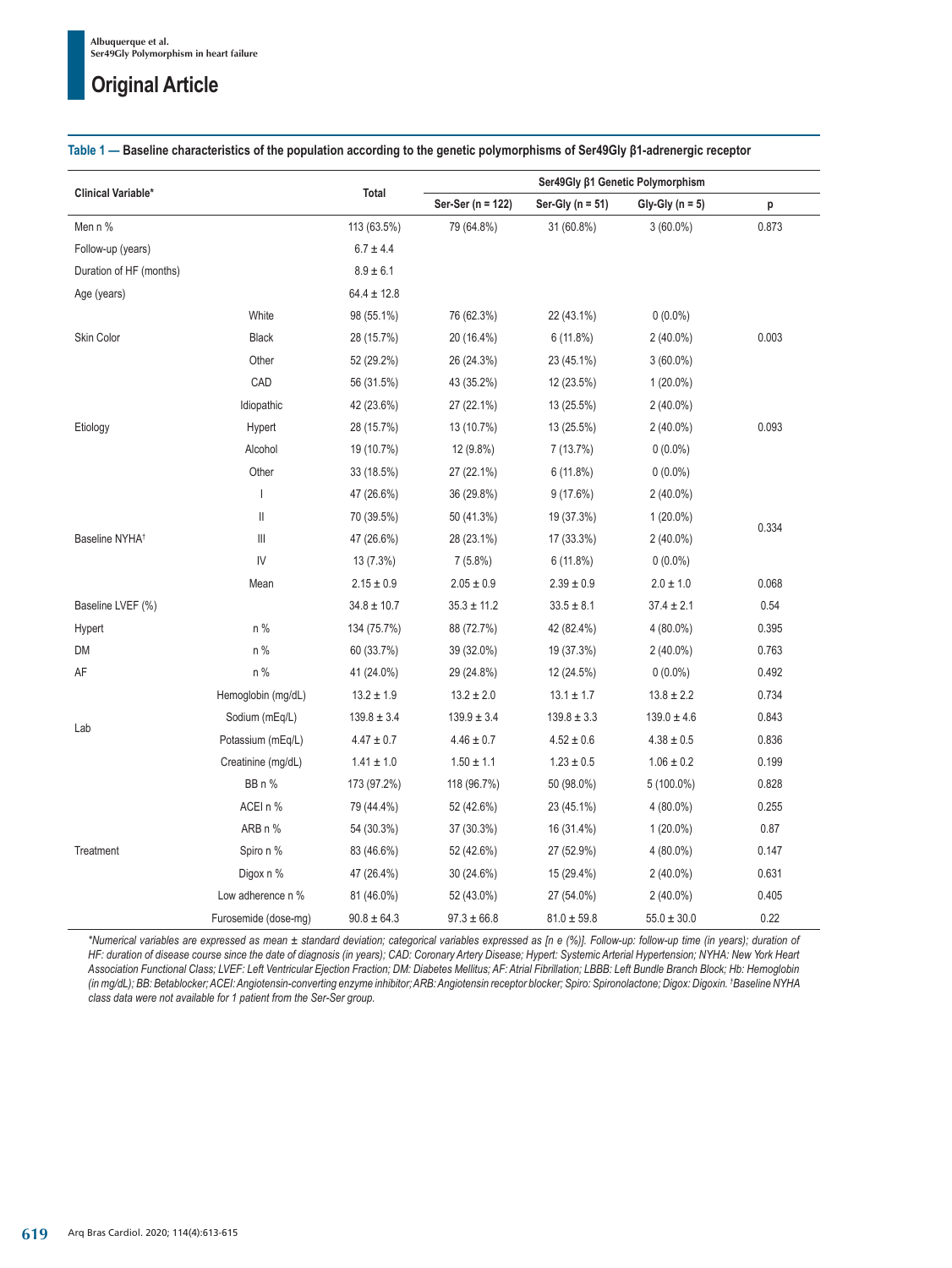|                               |                |                 | Ser49Gly β1 Genetic Polymorphism |                      |                   |       |
|-------------------------------|----------------|-----------------|----------------------------------|----------------------|-------------------|-------|
| <b>Clinical Variable'</b>     |                | Total           | Ser-Ser (n = 122)                | Ser-Gly ( $n = 51$ ) | Gly-Gly $(n = 5)$ | p     |
| Final NYHA                    |                | 68              | 42                               | 24                   | $\overline{2}$    | 0.014 |
|                               |                | 38.2%           | 34.4%                            | 47.1%                | 40.0%             |       |
|                               |                | 57              | 45                               | 9                    | 3                 |       |
|                               | Ш              | 32.0%           | 36.9%                            | 17.6%                | 60.0%             |       |
|                               |                | 35              | 19                               | 16                   | $\mathbf{0}$      |       |
|                               | $\mathbf{III}$ | 19.7%           | 15.6%                            | 31.4%                | 0.0%              |       |
|                               | $\mathsf{IV}$  | 18              | 16                               | $\overline{2}$       | $\mathbf{0}$      |       |
|                               |                | 10.1%           | 13.1%                            | 3.9%                 | 0.0%              |       |
|                               | Mean           | $2.02 \pm 1.0$  | $2.07 \pm 1.0$                   | $1.92 \pm 1.0$       | $1.6 \pm 0.5$     | 0.420 |
| Final LVEF (%)                |                | $35.4 \pm 13.3$ | $35.1 \pm 13.2$                  | $35.8 \pm 13.4$      | $39.6 \pm 16.2$   | 0.751 |
|                               | n              | 74              | 54                               | 18                   | $\overline{2}$    | 0.55  |
| Hospital admission            | $\%$           | 41.6%           | 44.3%                            | 35.3%                | 40.0%             |       |
| Death                         | n              | 67              | 54                               | 12                   | $\mathbf{1}$      | 0.026 |
|                               | $\%$           | 37.6%           | 44.3%                            | 23.5%                | 20.0%             |       |
| Hospital admission<br>+ Death | n              | 100             | 74                               | 24                   | $\overline{2}$    | 0.197 |
|                               | $\%$           | 56.2%           | 60.7%                            | 47.1%                | 40.0%             |       |

#### **Table 2 – Clinical outcomes according to the genetic polymorphisms of Ser49Gly β1-adrenergic receptor**

*\*Numerical variables are expressed as mean ± standard deviation; categorical variables expressed as [n e (%)]. NYHA: New York Heart Association Functional Class;*



**Figure 1 –** *Distribution of number of deaths according to Ser49Glyβ1 genetic polymorphism. Data were expressed in absolute and relative frequencies. In the comparison of Ser-Ser x Ser-Gly x Gly-Gly genotypes: \*p = 0.026, chi-square test.*

| Table 3 - Multivariate Analysis: Predictors of death |  |  |
|------------------------------------------------------|--|--|
|------------------------------------------------------|--|--|

| Variable           | р     | Odds ratio          |
|--------------------|-------|---------------------|
| Copy of Gly allele | 0.030 | $0.37(0.15 - 0.91)$ |
| Final NYHA         | 0.002 | $2.14(1.32 - 3.45)$ |
| <b>Final LVEF</b>  | 0.002 | $0.94(0.91 - 0.98)$ |
| Creatinine         | 0.051 | $1.52(1.00 - 2.31)$ |
| Low adherence      | 0.346 | $1.50(0.65 - 3.46)$ |
| Final HR           | 0.124 | $1.03(0.99 - 1.07)$ |

*NYHA: New York Heart Association Functional Class; LVEF: left ventricular ejection fraction; HR: heart rate.*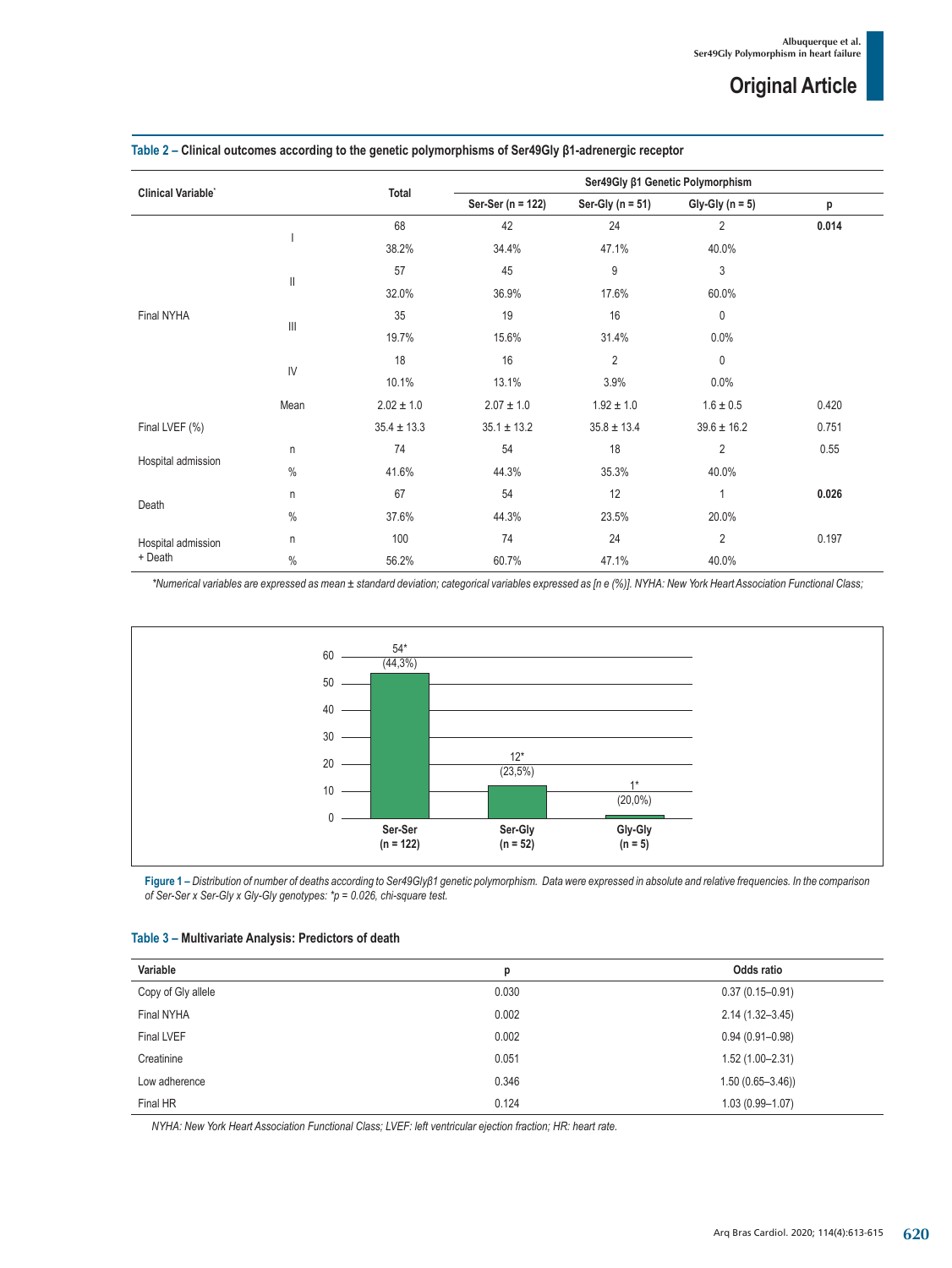Another even more relevant aspect is the clinical interpretation of this GP. In this case, it was possible to demonstrate that Gly-Gly had a significant association with a surrogate clinical marker: final NYHA ( $p = 0.014$ ). Individuals with this genotype had a better clinical outcome: no patient in this group showed advanced functional class at the end of the follow-up. Although it is a relatively small number of patients (five individuals), the longer follow-up time compared with other studies allowed the distinction of clinical behaviors among the genotypes.

Considering that there were no baseline clinical differences among the three GPs, including treatment, the difference in the final NYHA found in this study suggests that genetic variations could influence the pathophysiology of heart disease. Therefore, genotyping could identify a subgroup of patients with HF with worse clinical outcome.

This finding is an original one in the literature, as there are no publications on patients with HF correlating GPRβ1-Ser49Gly to clinical outcomes, such as NYHA functional class. Because of that, it is not possible to compare this result with other populations, which would be appropriate to validate this finding.

Despite its recognized prognostic value, NYHA functional class is an inaccurate marker of HF severity. The lack of inter-examiner reproducibility has been described and may limit its accuracy.21 It also translates only one clinical aspect of the syndrome. In the future, it may be more appropriate to study the association of the genotype with more complete clinical scores, such as  $MAGGIC<sub>22</sub>$  in which there is a combination of clinical, laboratory and echocardiographic variables.

The high mortality rate found in this study  $-37.6\%$  – is probably due to the long follow-up time. For comparison purposes, Biolo et al.<sup>10</sup> found a mortality rate of 27.9% in Rio Grande do Sul and Pereira et al.16 found 12.3% in Rio de Janeiro. Despite the disparity between these rates, there are similarities in the baseline characteristics of these populations: LVEF of approximately 30–35%, the majority (65–75%) of patients in NYHA I or II and an optimized therapy adopted. The most significant difference between the three studies is their follow-up time: 80.4 months in this study, and 39.8 months<sup>10</sup> and 23 months<sup>16</sup> in the abovementioned studies, respectively.

Assessment of the association of GP-Rβ1 with mortality showed that the wild Ser-Ser allele concentrated most of these events and the Gly allele was consistently associated with a protective effect. The presence of each copy of the Gly allele was associated with a 63% reduction in the risk of death. This protective effect was maintained even after strict adjustment for the main variables used to stratify HF prognosis. Accordingly, in a hybrid model that incorporated genetic, clinical, laboratory, echocardiographic, treatment and physical examination variables, Gly-Gly remained with a high predictive value for the lower occurrence of deaths.

In the literature review, the results are diverse, but mostly consistent with the current one. Those include studies that have found no association between GPRβ1-Ser49Gly and clinical outcomes,10,16,23 studies with the same protective pattern as the Gly allele<sup>7,17,24</sup> and even a paper paradoxically associating Gly with poor prognosis in HF.13

In line with our findings, the first studies of Borjesson et al.7 (the first description of this GPRβ1-Ser49Gly), Forleo et al.24 and Magnusson et al.17 describe the protective profile of the Gly allele: significantly fewer deaths were observed with the genotypes Ser-Gly or Gly-Gly, even after adjusting for other variables.

However, there is a study describing the opposite, i.e., the Gly allele associated with poor prognosis. Wang et al.<sup>13</sup> described GPR1-Ser49Gly in a Chinese population of 430 patients with HF and baseline characteristics similar to those of this study. The authors associated the Gly allele to worse echocardiographic outcomes and higher mortality.

The contrast between these findings may be related to a different genetic impact on the ethnicities. Two pieces of evidence underlie this theory. Firstly, Pereira et al.16 identified Ser-Ser as a factor of poor prognosis in a multi-ethnic population from the city of Niterói, state of Rio de Janeiro. Nevertheless, this pattern was only found in patients with black skin. This finding was also reproduced in the meta-analysis of Liu et al.<sup>9</sup> The analysis of 2,979 patients genotyped for Ar389Gly and Ser49Gly GP-Rβ1 identified a specific pattern of the Gly389 allele for each ethnicity: association with higher risk of HF in Asian patients, while in whites, it was associated with a reduction of this risk.

Along the same lines, the A-HEFT study described better response to nitrate and hydralazine combination for African-American patients.<sup>25</sup> Subsequently, McNamara et al. associated this benefit to a particular GP of Nitric Oxide Synthase, more frequent in African Americans compared to whites.<sup>26</sup>

Likewise, the meta-analysis of Liu et al. $9$  and the study by McNamara et al.26 describe the variety of clinical effects among different ethnicities in the context of HF. This reinforces the need for specific studies targeted at Brazilian patients, as the behavior of these GPs for a population that is recognized as miscegenated is unpredictable.

These examples reaffirm the genetic influence on the natural history of HF. Generally speaking, we acknowledge the pathophysiological response of the syndrome as a result of the activation of hormonal systems. However, at the molecular level, beta-adrenergic receptors and enzymes, such as nitric oxide synthase, are some of the important factors implicated in cardiac remodeling. The functional modification of these and other agents due to genetic polymorphisms may explain these multiple clinical outcomes in phenotypically similar patients.

The process of neurohumoral response involves a multitude of elements, each potentially sensitive to diverse genetic mutations. In view of that, a genetic panel including the main systems (sympathetic nervous system, renin-angiotensin-aldosterone system and atrial natriuretic peptide) is likely to be more appropriate than a specific isolated polymorphism. The first step is to identify the main genetic markers for each system. In relation to the sympathetic nervous system and the beta-adrenergic receptor, this study stresses the prominent role of the Ser49Gly GP.

In the future, the construction of a multisystemic genetic score may prove to be a powerful prognostic predictor. Possibly, a score capable of identifying high-risk individuals, even at the onset of disease, when clinical findings and complementary tests are not yet significantly abnormal.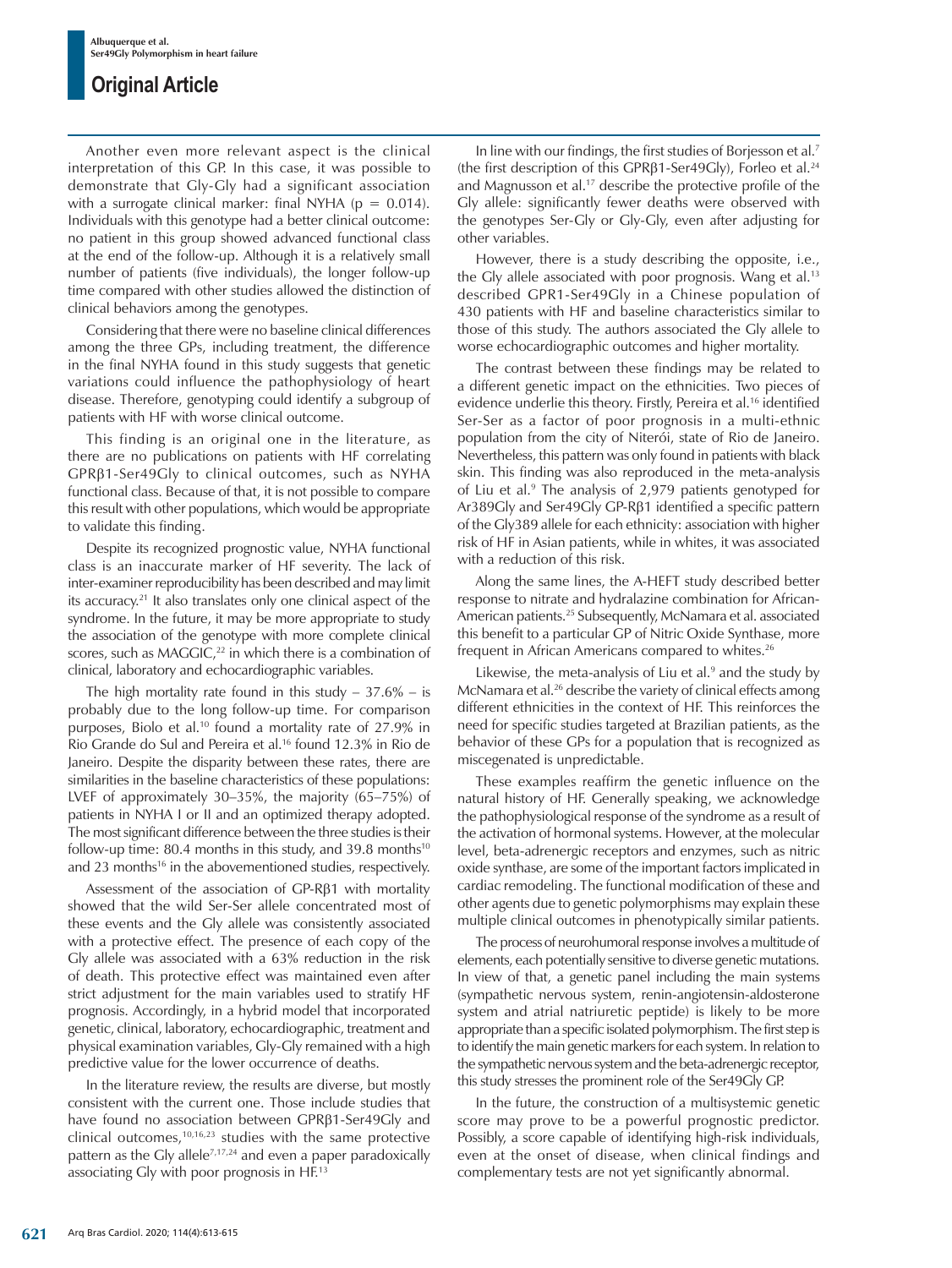The relatively small number of patients (178) is a limitation in this study and may have influenced the results, especially due to the low number of patients with the Gly-Gly genotype. However, the genotypic distribution pattern observed was the same in most studies and this is the study with the longest follow-up time with GP-Rβ1 in the context of HF. It is also worth noting that, despite this reduced number, it was possible to find results with statistical significance.

Another limitation refers to the collection of data from medical records. However, since all individuals are followed at a HF clinic, standardization of care routines and information records, as well as the care provided by the doctors involved with the treatment and follow-up of this syndrome, ensured higher quality of the information obtained. Nevertheless, if hospitalization occurred in another institution, there was no access to information and even the number of hospitalizations may be underestimated. This may have determined the absence of statistical differences between the genotypes and limited the evaluation of this clinical outcome.

### **Conclusions**

In patients with HF with reduced ejection fraction, the presence of Gly-Gly GP-Rβ1 was associated with better clinical outcome assessed by NYHA functional class and was a predictor of lower risk of mortality, regardless of other factors in 6.7 years of follow-up.

### Author contributions

Conception and design of the research: Albuquerque FN, Brandão AA, Mourilhe-Rocha R; Acquisition of data: Albuquerque FN, Silva DA, Bittencourt MI; Analysis and

## References

- 1. Brasil. Ministério da Saúde. [Internet]. DATASUS. Informações de saúde, epidemiológicas e mortalidade [acesso13 mar. 2019 ]. Disponível em: http:// datasus.saude.gov.br.
- 2. Luo N, Fonarow GC, Lippmann SJ, Mi X, Heidenreich PA, Yancy CW, et al. Early adoption of sacubitril/valsartan for patients with heart failure with reduced ejection fraction: insights from get with the Guidelines-Heart Failure (GWTG-HF). JACC Heart Fail. 2017;5(4):305-9.
- 3. Small KM, Wagoner LE, Levin AM, Kardia S, Liggett SB. Synergistic polymorphisms of beta1- and alpha2C-adrenergic receptors and the risk of congestive heart failure. N Engl J Med. 2002;347(15):1135-42.
- 4. Abuzaanona A, Lanfear D. Pharmacogenomics of the natriuretic peptide system in heart failure. Curr Hear Fail Rep. 2017;14(6):536-42.
- 5. Albuquerque FN, Brandão AA, Silva DA, Mourilhe-Rocha R, Duque GS, Gondar AF, et al. Angiotensin-converting enzyme genetic polymorphism: its impact on cardiac remodeling. Arq Bras Cardiol. 2014;102(1):70-9.
- 6. Luzum JA, English JD, Ahmad US, Sun JW, Canan BD, Sadee W, et al. Association of genetic polymorphisms in the beta-1 adrenergic receptor with recovery of left ventricular ejection fraction in patients with heart failure. J Cardiovasc Transl Res. 2019;12(4):280-9.

interpretation of the data: Albuquerque FN, Brandão AA; Statistical analysis: Albuquerque FN, Pozzan R; Obtaining financing: Albuquerque FN; Writing of the manuscript Albuquerque FN, Brandão AA, Bittencourt MI; Critical revision of the manuscript for intellectual content: Albuquerque FN, Brandão AA, Bittencourt MI, Sales ALF, Spineti PPM, Duque GS, Albuquerque D.

#### **Potential Conflict of Interest**

No potential conflict of interest relevant to this article was reported.

#### **Sources of Funding**

This study was funded by FAPERJ (Fundação Carlos Chagas Filho de Amparo à Pesquisa do Estado do Rio de Janeiro).

#### **Study Association**

This article is part of the thesis of Doctoral submitted by Felipe neves de Albuquerque, from Programa de Pós-Graduação em Ciências Médicas da Faculdade de Ciências Médicas da Universidade do Estado do Rio de Janeiro (FCM-UERJ)

#### **Ethics approval and consent to participate**

This study was approved by the Ethics Committee of the Hospital Pedro Ernesto under the protocol number CAAE: 0176.0.228-000-09. All the procedures in this study were in accordance with the 1975 Helsinki Declaration, updated in 2013. Informed consent was obtained from all participants included in the study.

- 7. Borjesson M, Magnusson Y, Hjalmarson A, Andersson B. A novel polymorphism in the gene coding for the beta(1)-adrenergic receptor associated with survival in patients with heart failure. Eur Heart J. 2000;21(22):1853-8.
- 8. Levin MC, Marullo S, Muntaner O, Andersson B, Magnusson Y. The myocardium-protective Gly-49 variant of the β1-adrenergic receptor exhibits constitutive activity and increased desensitization and downregulation. J Biol Chem. 2002;277(34):30429-35.
- 9. Liu WN, Fu KL, Gao HY, Shang YY, Wang ZH, Jiang GH, et al. β1 adrenergic receptor polymorphisms and heart failure: a meta-analysis on susceptibility, response to β-blocker therapy and prognosis. Plos One. 2012;7(7):e37659.
- 10. Biolo A, Clausell N, Santos KG, Salvaro R, Ashton-Prolla P, Borges A, et al. Impact of β1-adrenergic receptor polymorphisms on susceptibility to heart failure, arrhythmogenesis, prognosis, and response to beta-blocker therapy. Am J Cardiol. 2008;102(6):726-32.
- 11. Mialet-Perez J, Rathz DA, Petrashevskaya NN, Hahn HS, Wagoner LE, Schwartz A, et al. Beta 1-adrenergic receptor polymorphisms confer differential function and predisposition to heart failure. Nat Med. 2003;9(10):1300-5.
- 12. Lanfear DE, Peterson EL, Zeld N, Wells K, Sabbah HN, Williams K. Beta blocker survival benefit in heart failure is associated with ADRB1 Ser49Gly genotype. J Card Fail. 2015;21(8):S50.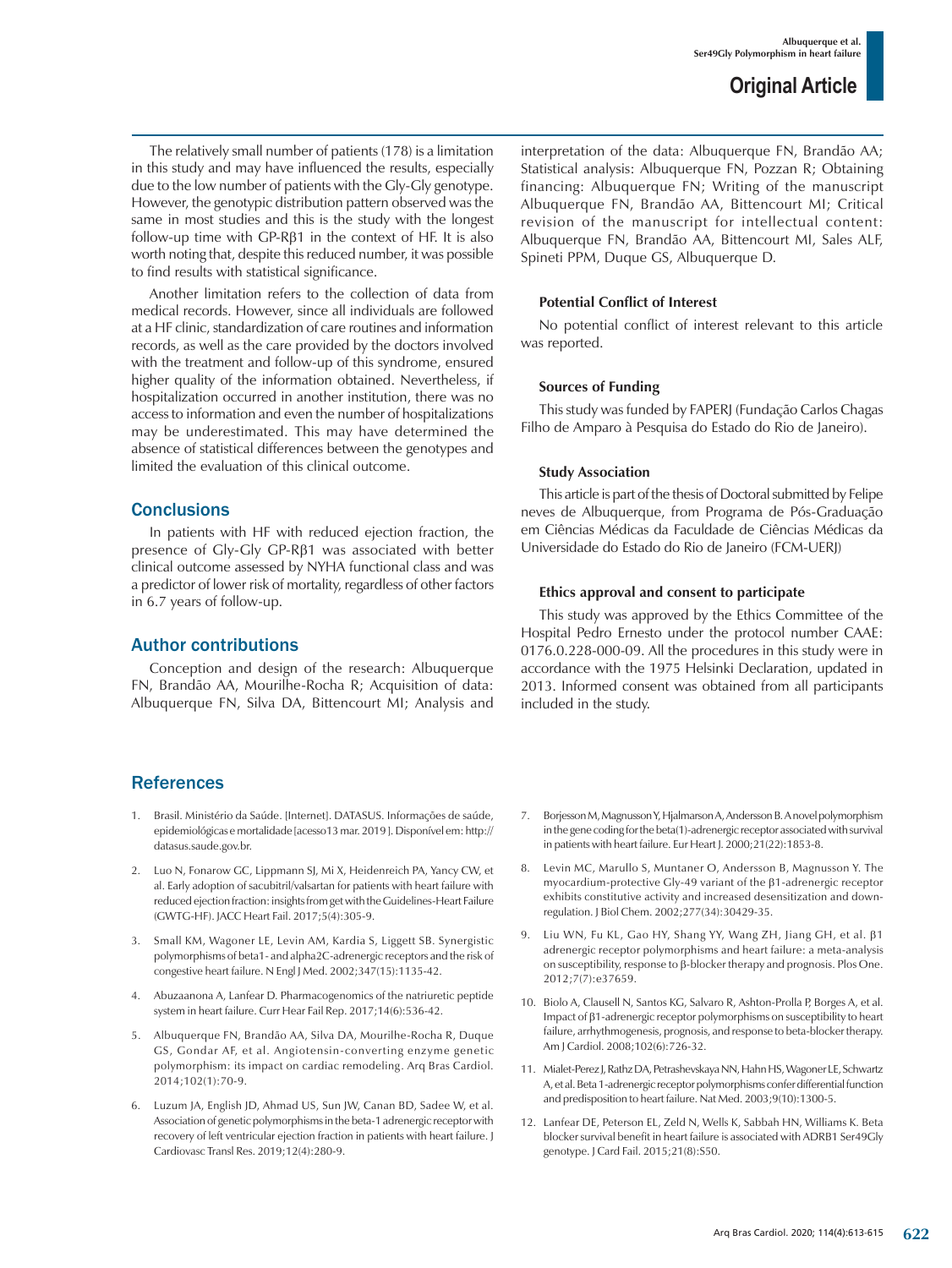- 13. Wang L, Lu L, Zhang F, Chen Q, Shen W. Polymorphisms of β-adrenoceptor and natriuretic peptide receptor genes influence the susceptibility to and the severity of idiopathic dilated cardiomyopathy in a Chinese cohort. J Card Fail. 2010;16(1):36-44.
- 14. Fiuzat M, Neely ML, Starr AZ, Kraus WE, Felker MG, Donahue M, et al. Association between adrenergic receptor genotypes and beta-blocker dose in heart failure patients: analysis from the HF-ACTION DNA substudy. Eur J Heart Fail. 2013;15(3):258-66.
- 15. Liggett SB, Mialet-Perez J, Thaneemit-Chen S, Weber SA, Greene SM, Hodne D, et al. A polymorphism within a conserved beta(1)-adrenergic receptor motif alters cardiac function and beta-blocker response in human heart failure. Proc National Acad Sci USA. 2006;103(30):11288-93.
- 16. Pereira SB, Velloso MW, Chermont S, Quintão MM, Nunes Abdhala R, Giro C, et al. β-adrenergic receptor polymorphisms in susceptibility, response to treatment and prognosis in heart failure: implication of ethnicity. Mol Med Rep. 2013;7(1):259-65.
- 17. Magnusson Y, Levin MC, Eggertsen R, Nyström E, Mobini R, Schaufelberger M, et al. Ser49Gly of beta1-adrenergic receptor is associated with effective beta-blocker dose in dilated cardiomyopathy. Clin Pharmacol Ther. 2005;78(3):221-31.
- 18. Mangini S, Silveira F, Silva C, Grativvol P, da Seguro L, Ferreira S, et al. Decompensated heart failure in the emergency department of acardiology hospital. Arq Bras Cardiol. 2008;90(6):400-6.
- 19. Maqbool A, Hall AS, Ball SG, Balmforth AJ. Common polymorphisms of β1-adrenoceptor: identification and rapid screening assay. Lancet.1999;353(9156):897.
- 20. Salanti G, Amountza G, Ntzani EE, Ioannidis JP. Hardy–Weinberg equilibrium in genetic association studies: an empirical evaluation of reporting, deviations, and power. Eur J Hum Genet. 2005;13(7):840-8.
- 21. Raphael C, Briscoe C, Davies J, Ian Whinnett Z, Manisty C, Sutton R, et al. Limitations of the New York Heart Association functional classification system and self-reported walking distances in chronic heart failure. Heart. 2007;93(4):476-82.
- 22. Pocock SJ, Ariti CA, McMurray JJ, Maggioni A, Køber L, Squire IB, et al. Predicting survival in heart failure: a risk score based on 39 372 patients from 30 studies. Eur Heart J. 2013;34(19):1404-13.
- 23. Leineweber K, Frey UH, Tenderich G, Toliat MR, Zittermann A, Nürnberg P, et al. The Arg16Gly-β(2)-adrenoceptor single nucleotide polymorphism: exercise capacity and survival in patients with end-stage heart failure. Naunyn Schmiedebergs Arch Pharmacol. 2010;382(4):357-65.
- 24. Forleo C, Resta N, Sorrentino S, Guida P, Manghisi A, Luca V, et al. Association of beta-adrenergic receptor polymorphisms and progression to heart failure in patients with idiopathic dilated cardiomyopathy. Am J Med. 2004;117(7):451-8.
- 25. Taylor AL. The African American Heart Failure Trial: a clinical trial update. Am J Cardiol. 2005;96(7B):44-8.
- 26. McNamara DM, Tam SW, Sabolinski ML, Tobelmann P, Janosko K, Venkitachalam L, et al. Endothelial nitric oxide synthase (NOS3) polymorphisms in African Americans with heart failure: results from the A-HeFT trial. J Card Fail. 2009;15(3):191-8.